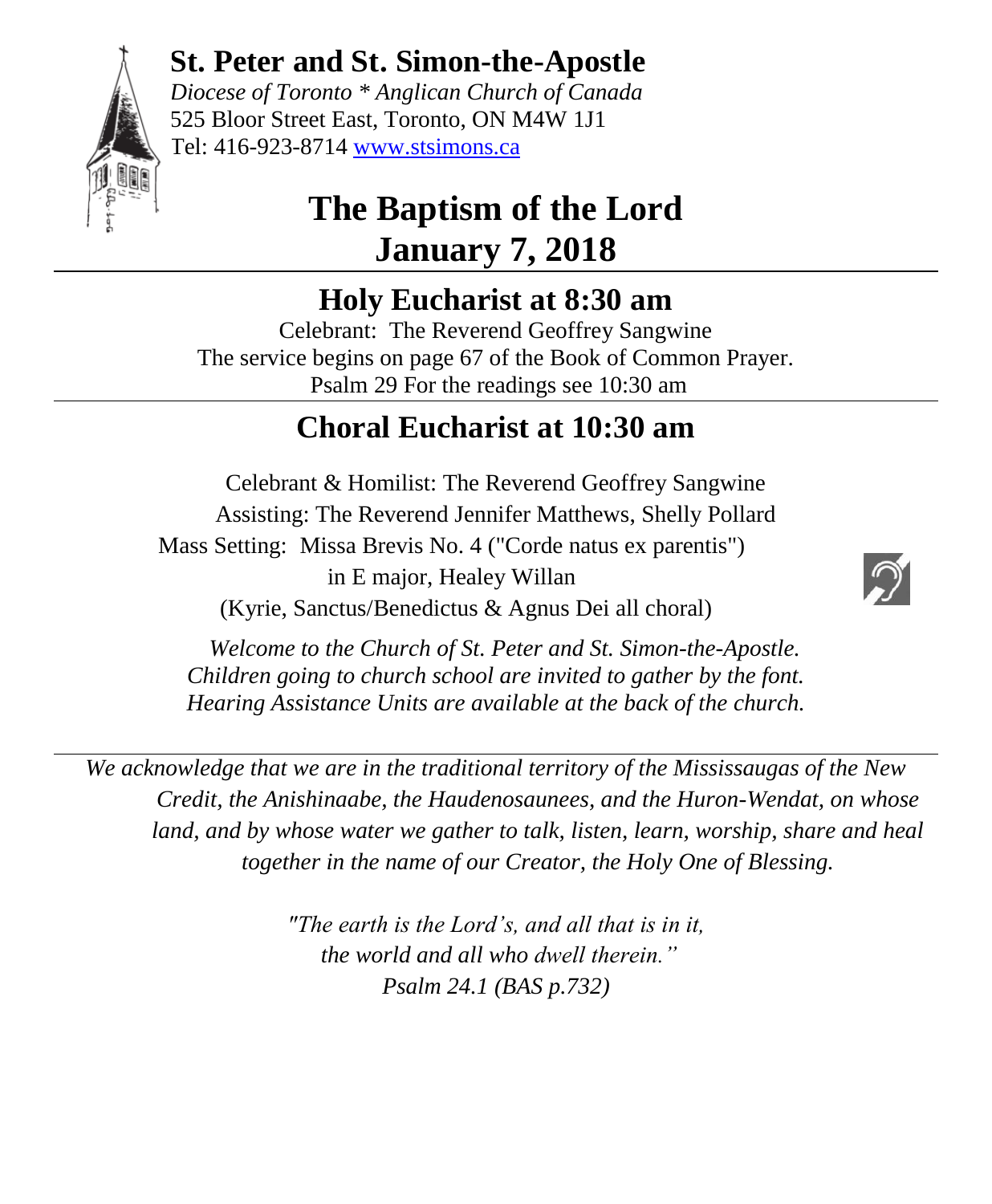| <b>Prelude</b>                                                                                                                                                                                                   | Das Alte Jahr Vergangen Ist (The Old Year is Passed Away)                                                           | J.S. BACH       |  |  |                                                                 |  |  |  |
|------------------------------------------------------------------------------------------------------------------------------------------------------------------------------------------------------------------|---------------------------------------------------------------------------------------------------------------------|-----------------|--|--|-----------------------------------------------------------------|--|--|--|
|                                                                                                                                                                                                                  | <b>Gathering of the Community</b>                                                                                   |                 |  |  |                                                                 |  |  |  |
|                                                                                                                                                                                                                  | <b>Hymn 162</b> Sing of God made manifest                                                                           | <b>SALZBURG</b> |  |  |                                                                 |  |  |  |
| Celebrant                                                                                                                                                                                                        | The grace of our Lord Jesus Christ, and the love of God,<br>and the fellowship of the Holy Spirit, be with you all. |                 |  |  |                                                                 |  |  |  |
| All                                                                                                                                                                                                              | And with thy spirit.                                                                                                |                 |  |  |                                                                 |  |  |  |
| Celebrant                                                                                                                                                                                                        | Almighty God,                                                                                                       |                 |  |  |                                                                 |  |  |  |
| All                                                                                                                                                                                                              | unto whom all hearts be open, all desires known,                                                                    |                 |  |  |                                                                 |  |  |  |
|                                                                                                                                                                                                                  | and from whom no secrets are hid:                                                                                   |                 |  |  |                                                                 |  |  |  |
|                                                                                                                                                                                                                  | cleanse the thoughts of our hearts by the inspiration of thy Holy Spirit,                                           |                 |  |  |                                                                 |  |  |  |
|                                                                                                                                                                                                                  | that we may perfectly love thee, and worthily magnify thy holy name;<br>through Christ our Lord. Amen.              |                 |  |  |                                                                 |  |  |  |
| Celebrant                                                                                                                                                                                                        | Our Lord Jesus Christ said: hear, O Israel, the Lord our God is one Lord;                                           |                 |  |  |                                                                 |  |  |  |
|                                                                                                                                                                                                                  | and thou shalt love the Lord thy God with all thy heart,                                                            |                 |  |  |                                                                 |  |  |  |
|                                                                                                                                                                                                                  | and with all thy soul, and with all thy mind, and with all thy strength.                                            |                 |  |  |                                                                 |  |  |  |
|                                                                                                                                                                                                                  | This is the first and great commandment.                                                                            |                 |  |  |                                                                 |  |  |  |
|                                                                                                                                                                                                                  | And the second is like unto it: thou shalt love thy neighbour as thyself.                                           |                 |  |  |                                                                 |  |  |  |
|                                                                                                                                                                                                                  | On these two commandments hang all the law and the prophets.                                                        |                 |  |  |                                                                 |  |  |  |
| All                                                                                                                                                                                                              | Lord have mercy upon us, and write both these thy laws<br>in our hearts, we beseech thee.                           | CP 677          |  |  |                                                                 |  |  |  |
|                                                                                                                                                                                                                  |                                                                                                                     |                 |  |  |                                                                 |  |  |  |
| <b>Kyrie</b><br>Choir                                                                                                                                                                                            | Lord, have mercy upon us.                                                                                           |                 |  |  |                                                                 |  |  |  |
|                                                                                                                                                                                                                  | Christ, have mercy upon us.                                                                                         |                 |  |  |                                                                 |  |  |  |
|                                                                                                                                                                                                                  | Lord, have mercy upon us.                                                                                           |                 |  |  |                                                                 |  |  |  |
| Gloria                                                                                                                                                                                                           |                                                                                                                     | <b>MERBECKE</b> |  |  |                                                                 |  |  |  |
| Celebrant                                                                                                                                                                                                        | Glory be to God on high,                                                                                            |                 |  |  |                                                                 |  |  |  |
| All                                                                                                                                                                                                              | and in earth peace, good will towards men.                                                                          |                 |  |  |                                                                 |  |  |  |
|                                                                                                                                                                                                                  | We praise thee, we bless thee, we worship thee, we glorify thee,                                                    |                 |  |  |                                                                 |  |  |  |
|                                                                                                                                                                                                                  | we give thanks to thee for thy great glory,                                                                         |                 |  |  |                                                                 |  |  |  |
| O Lord God, heavenly king, God the Father almighty.<br>O Lord, the only-begotten Son, Jesus Christ;<br>O Lord God, Lamb of God, Son of the Father,<br>that takest away the sin of the world, have mercy upon us. |                                                                                                                     |                 |  |  |                                                                 |  |  |  |
|                                                                                                                                                                                                                  |                                                                                                                     |                 |  |  | Thou that takest away the sin of the world, receive our prayer. |  |  |  |
|                                                                                                                                                                                                                  |                                                                                                                     |                 |  |  | Thou that sittest at the right hand of God the Father,          |  |  |  |
|                                                                                                                                                                                                                  | have mercy upon us. For thou only art holy; thou only art the Lord;                                                 |                 |  |  |                                                                 |  |  |  |
|                                                                                                                                                                                                                  | thou only, O Christ, with the Holy Ghost,                                                                           |                 |  |  |                                                                 |  |  |  |
|                                                                                                                                                                                                                  | art most high in the glory of God the Father. Amen.                                                                 |                 |  |  |                                                                 |  |  |  |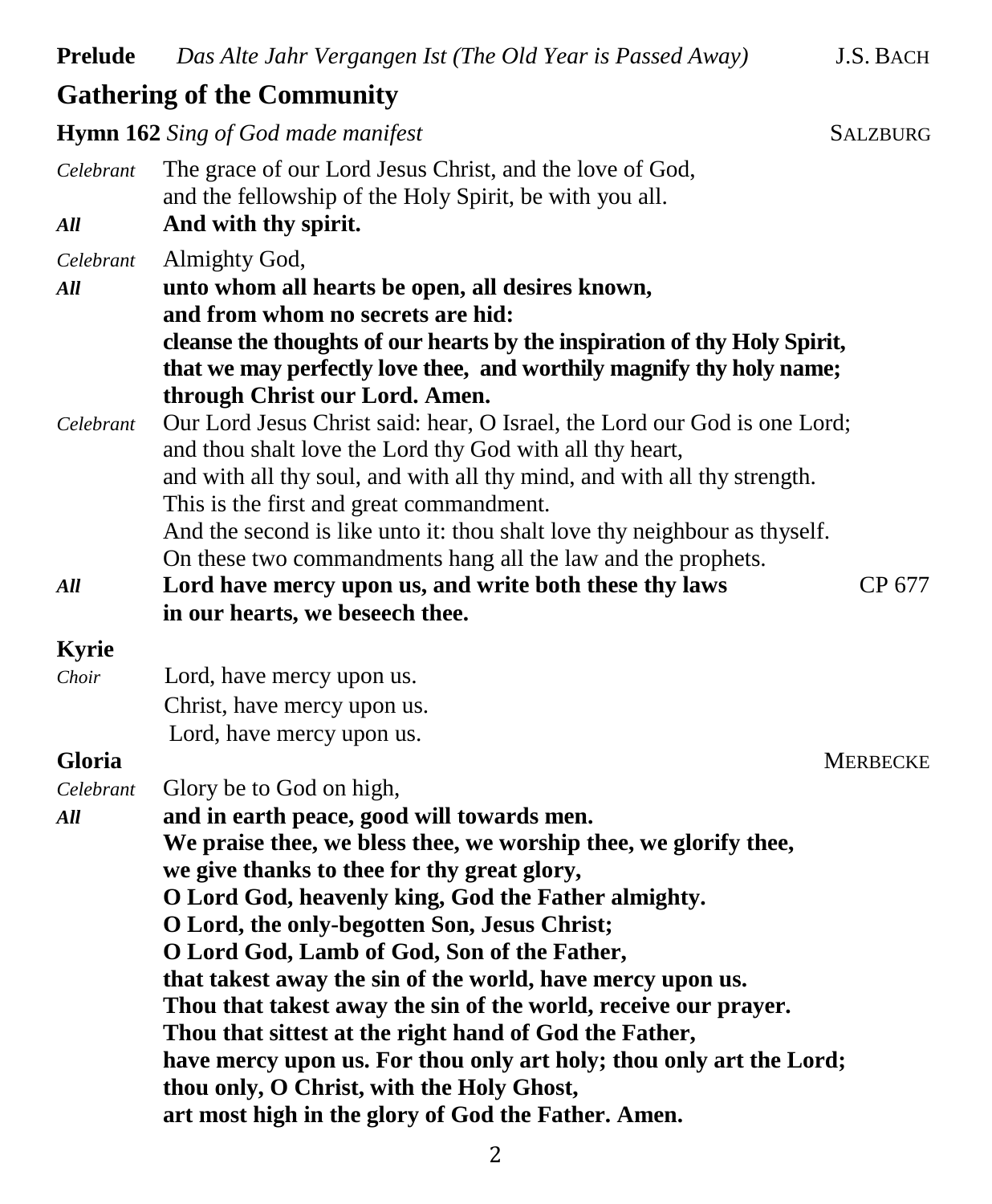### **Collect of the Day**

*Celebrant* Eternal Father, who at the baptism of Jesus revealed him to be your Son, anointing him with the Holy Spirit, keep your children, born of water and the Spirit, faithful to their calling; through Jesus Christ our Lord, who lives and reigns with you and the Holy Spirit, one God, now and for ever. **Amen.**

# **Proclamation of the Word**

### **Old Testament Lesson** *Genesis 1.1–5**Read by Spencer Higgins*

*Reader* The Old Testament Lesson is written in the 1<sup>st</sup> chapter of the book of Genesis, beginning at the  $1<sup>st</sup>$  verse.

In the beginning when God created the heavens and the earth, the earth was a formless void and darkness covered the face of the deep, while a wind from God swept over the face of the waters. Then God said, 'Let there be light'; and there was light. And God saw that the light was good; and God separated the light from the darkness. God called the light Day, and the darkness he called Night. And there was evening and there was morning, the first day.

*Reader* The word of the Lord. *All* **Thanks be to God.**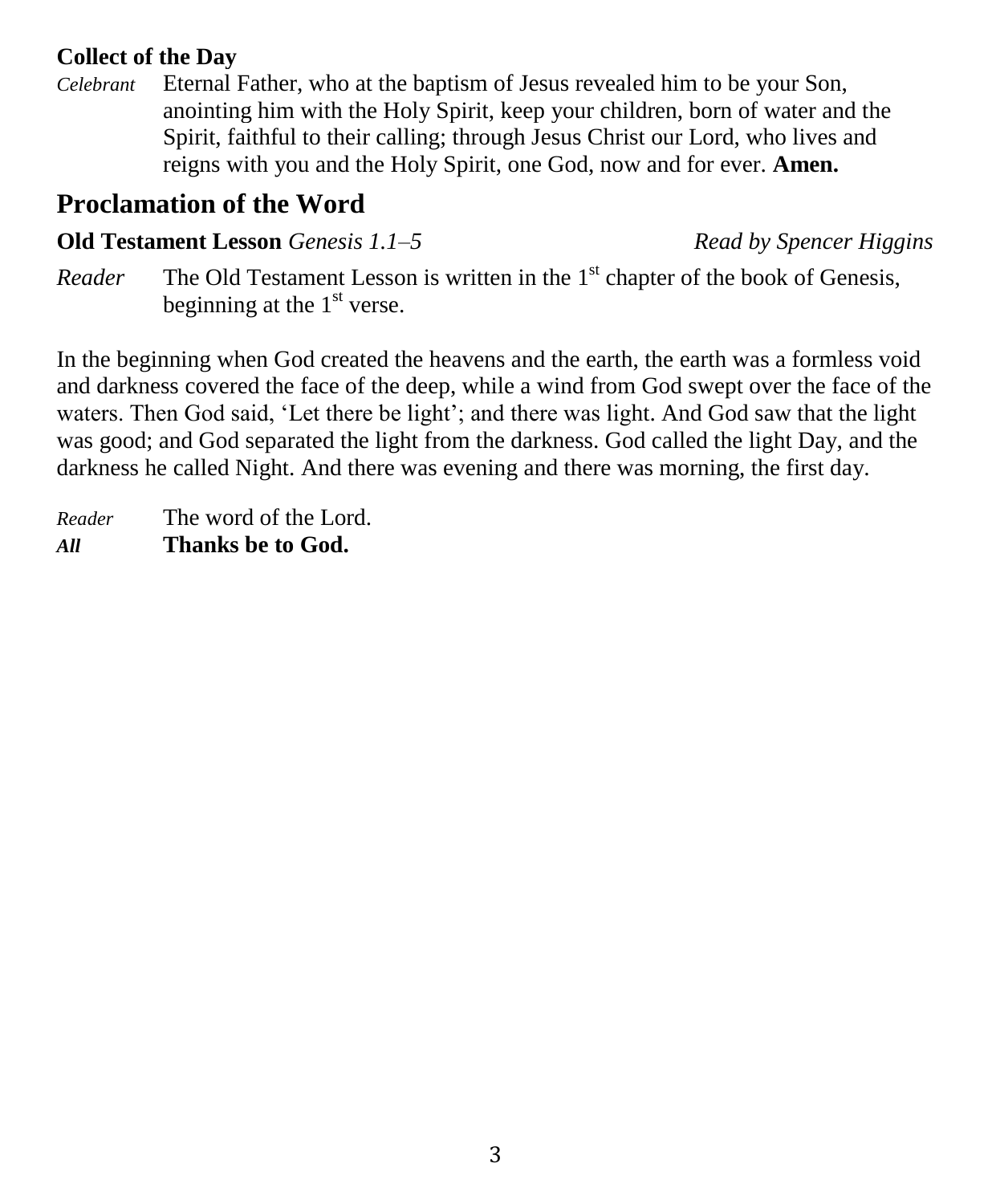#### **Psalm 29**



- 1. Bring unto the Lord O ye mighty, bring young rams \* unto the \* Lord : ascribe unto the \* Lord \* worship and \* strength.
- 2. Give the Lord the honour due \* unto his \* Name : worship the \* Lord with \* holy \* worship.
- 3. It is the Lord that com\*mandeth the \* waters : it is the glorious \* God that \* maketh the \* thunder.
- 4. It is the Lord that ruleth the sea, the voice of the Lord is mighty in \* oper\*ation : the voice of the Lord  $*$  is a  $*$  glorious  $*$  voice.
- 5. The voice of the Lord \* breaketh the \* cedar-trees : yea the Lord \* breaketh the \* cedars of \* Libanus.
- 6. He maketh them also to skip  $*$  like a  $*$  calf : Libanus also and Sirion \* like a \* young \* unicorn.
- 7. The voice of the Lord divideth the flames of fire, the voice of the Lord \* shaketh the \* wilderness : yea the Lord \* shaketh the \* wilderness of \* Cades.
- 8. The voice of the Lord maketh the hinds to bring forth young, and discovereth the \* thick \* bushes : in the temple doth \* every one \* speak of their \* honour.
- 9. The Lord sitteth a\*bove the \* water-flood : and the Lord re\*maineth a \* King for \* ever.
- 10.The Lord shall give strength \* unto his \* people : the Lord shall give his \* people the \* blessing of \* peace.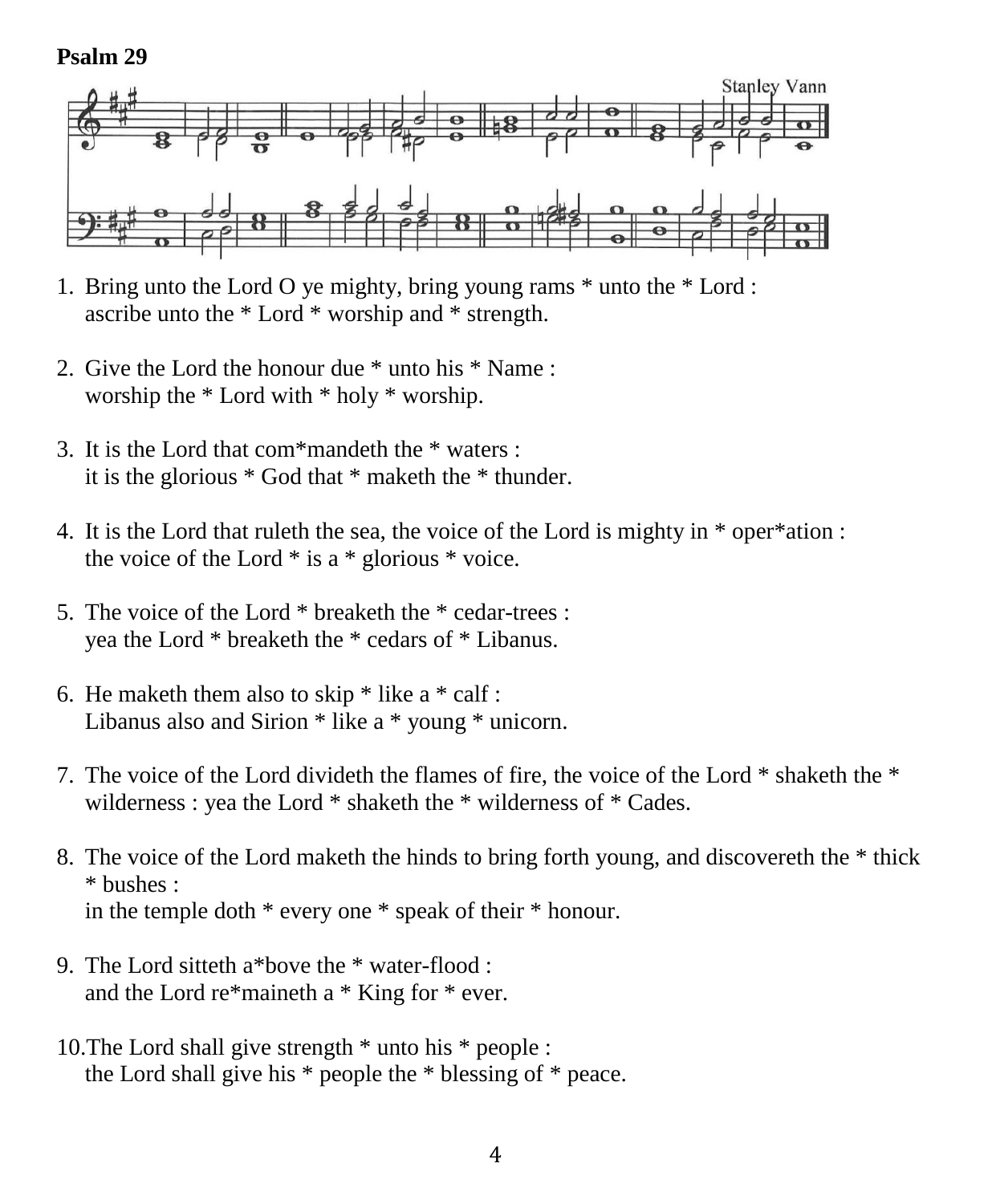**Epistle** *Acts 19.1–7* **Read by Daphne Harris** 

*Reader* The Epistle is written in the 19<sup>th</sup> chapter of the Acts of the Apostles beginning at the  $1<sup>st</sup>$  verse.

While Apollos was in Corinth, Paul passed through the inland regions and came to Ephesus, where he found some disciples. He said to them, 'Did you receive the Holy Spirit when you became believers?' They replied, 'No, we have not even heard that there is a Holy Spirit.' Then he said, 'Into what then were you baptized?' They answered, 'Into John's baptism.' Paul said, 'John baptized with the baptism of repentance, telling the people to believe in the one who was to come after him, that is, in Jesus.' On hearing this, they were baptized in the name of the Lord Jesus. When Paul had laid his hands on them, the Holy Spirit came upon them, and they spoke in tongues and prophesied— altogether there were about twelve of them.

| Reader | The word of the Lord. |
|--------|-----------------------|
| All    | Thanks be to God.     |

**Gradual** ROBIN DAVIS



### *Cantor* A voice came from heaven, saying, "This is my beloved Son with whom I am well pleased."

*Matthew 3.17*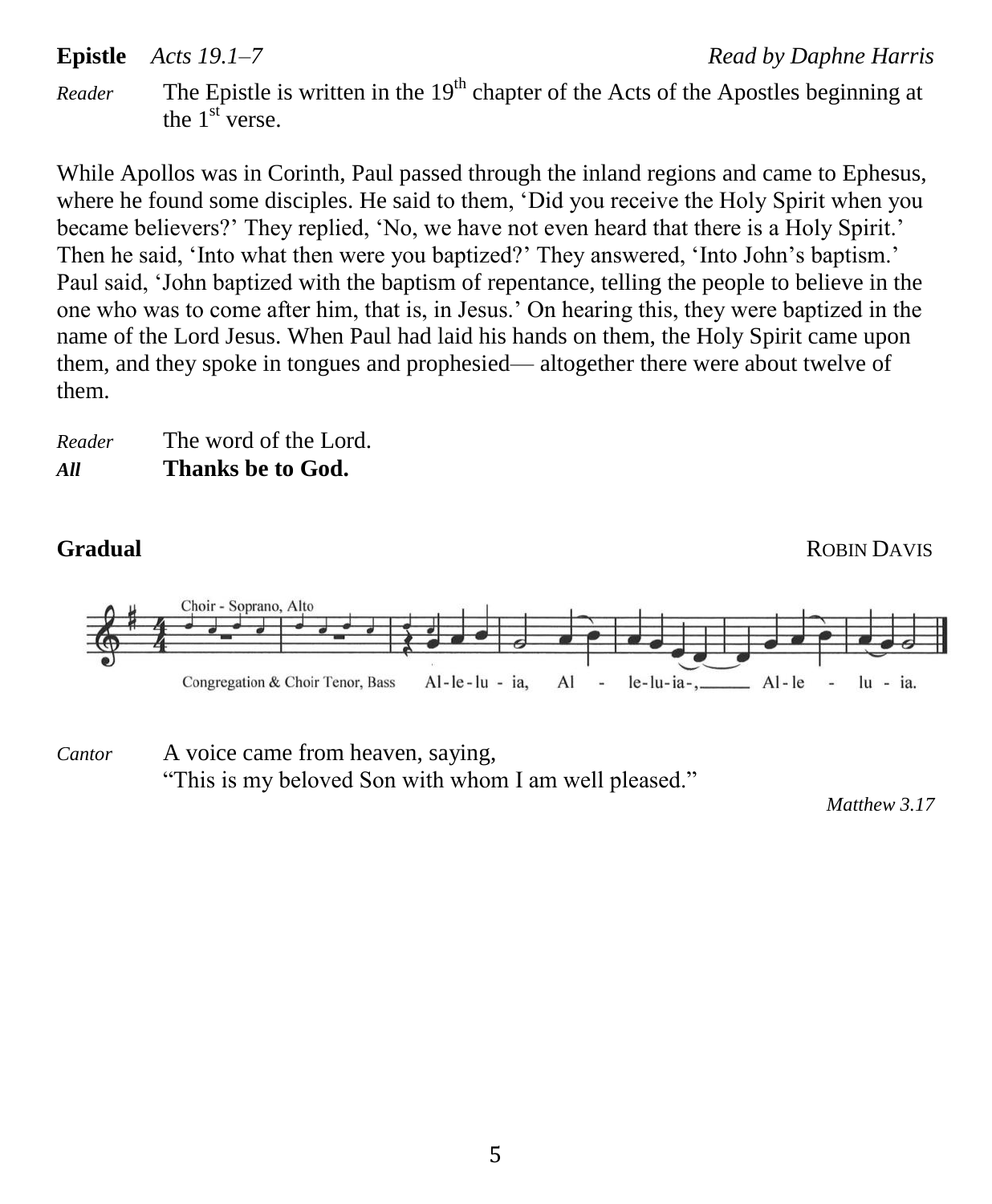**Gospel** *Mark 1.4–11 Gospeller* The Lord be with you. *All* **And with thy spirit.** Gospeller The Holy Gospel is written in the 1<sup>st</sup> chapter of the Gospel according to St. Mark, beginning at the  $4<sup>th</sup>$  verse. *All* **Glory be to thee, O Lord.**

John the baptizer appeared in the wilderness, proclaiming a baptism of repentance for the forgiveness of sins. And people from the whole Judean countryside and all the people of Jerusalem were going out to him, and were baptized by him in the river Jordan, confessing their sins. Now John was clothed with camel's hair, with a leather belt around his waist, and he ate locusts and wild honey. He proclaimed, 'The one who is more powerful than I is coming after me; I am not worthy to stoop down and untie the thong of his sandals. I have baptized you with water; but he will baptize you with the Holy Spirit.' In those days Jesus came from Nazareth of Galilee and was baptized by John in the Jordan. And just as he was coming up out of the water, he saw the heavens torn apart and the Spirit descending like a dove on him. And a voice came from heaven, 'You are my Son, the Beloved; with you I am well pleased.'

*Gospeller* The Gospel of Christ. *All* **Praise be to thee, O Christ.**

## **Homily**

# **Nicene Creed**

*Celebrant* I believe in one God,

*All* **the Father almighty, maker of heaven and earth, and of all things visible and invisible; and in one Lord Jesus Christ, the only-begotten Son of God, begotten of the Father before all worlds, God, of God; Light, of Light; very God, of very God; begotten, not made; being of one substance with the Father; through whom all things were made: who for us and for our salvation came down from heaven, and was incarnate by the Holy Ghost of the Virgin Mary, and was made man, and was crucified also for us under Pontius Pilate. He suffered and was buried, and the third day he rose again, according to the scriptures, and ascended into heaven, and sitteth on the right hand of the Father. And he shall come again with glory to judge both the quick and the dead: whose kingdom shall have no end. And I believe in the Holy Ghost, the Lord, the giver of life, who proceedeth from the Father and the Son, who with the Father and the Son together is worshipped and glorified, who spake by the prophets. And I believe one, holy, catholic, and apostolic Church. I acknowledge one baptism for the remission of sins. And I look for the resurrection of the dead, and the life of the world to come. Amen.**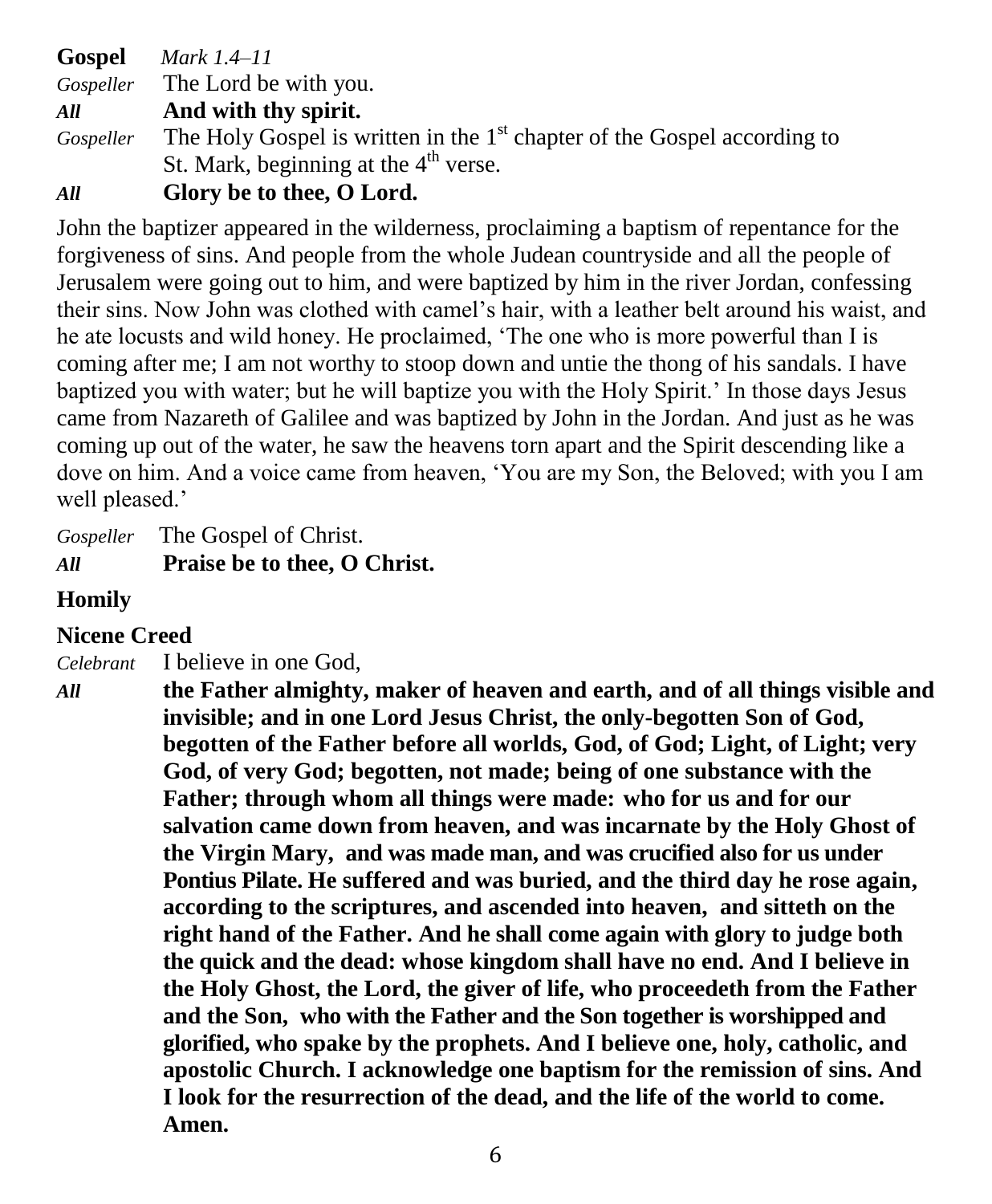**Prayers of the People** *Please kneel or stand, as able. Led by Spencer Higgins*

*Response* Lord, in your mercy… **Hear our prayer**

#### **Confession and Absolution**

*Celebrant* Hear what comfortable words our Saviour Christ saith unto all that truly turn to him: Come unto me all that labour and are heavy laden, and I will refresh you.

> God so loved the world, that he gave his only-begotten Son, to the end that all that believe in him should not perish, but have eternal life. *John 3.16*

Hear also what Saint Paul saith: This is a true saying, and worthy of all to be received, that Christ Jesus came into the world to save sinners.

*1 Timothy 1.15*

 *Matthew 11.28*

Hear also what Saint John saith: If anyone sin, we have an Advocate with the Father, Jesus Christ the righteous; and he is the propitiation for our sins: and not for ours only, but also for the sins of the whole world. *1 John 2.1,2*

Let us confess our sins to almighty God.

*Silence is kept. Please kneel, as able.*

*Celebrant* Almighty God,

*All* **Father of our Lord Jesus Christ, maker of all things and judge of all people: we acknowledge and confess our manifold sins and wickedness, which we from time to time most grievously have committed, by thought, word and deed, against thy divine majesty. We do earnestly repent, and are heartily sorry for these our misdoings. Have mercy upon us, most merciful Father; for thy Son our Lord Jesus Christ's sake, forgive us all that is past; and grant that we may ever hereafter serve and please thee in newness of life, to the honour and glory of thy name; through Jesus Christ our Lord. Amen.**

*The Absolution is pronounced.*

### **The Peace**

*Celebrant* The peace of the Lord be always with you.

*All* **And with thy spirit.**

*We invite you to share a sign of peace with those near you – a handshake, slight bow or other form of greeting. Please respect the wishes of those who prefer not to shake hands.*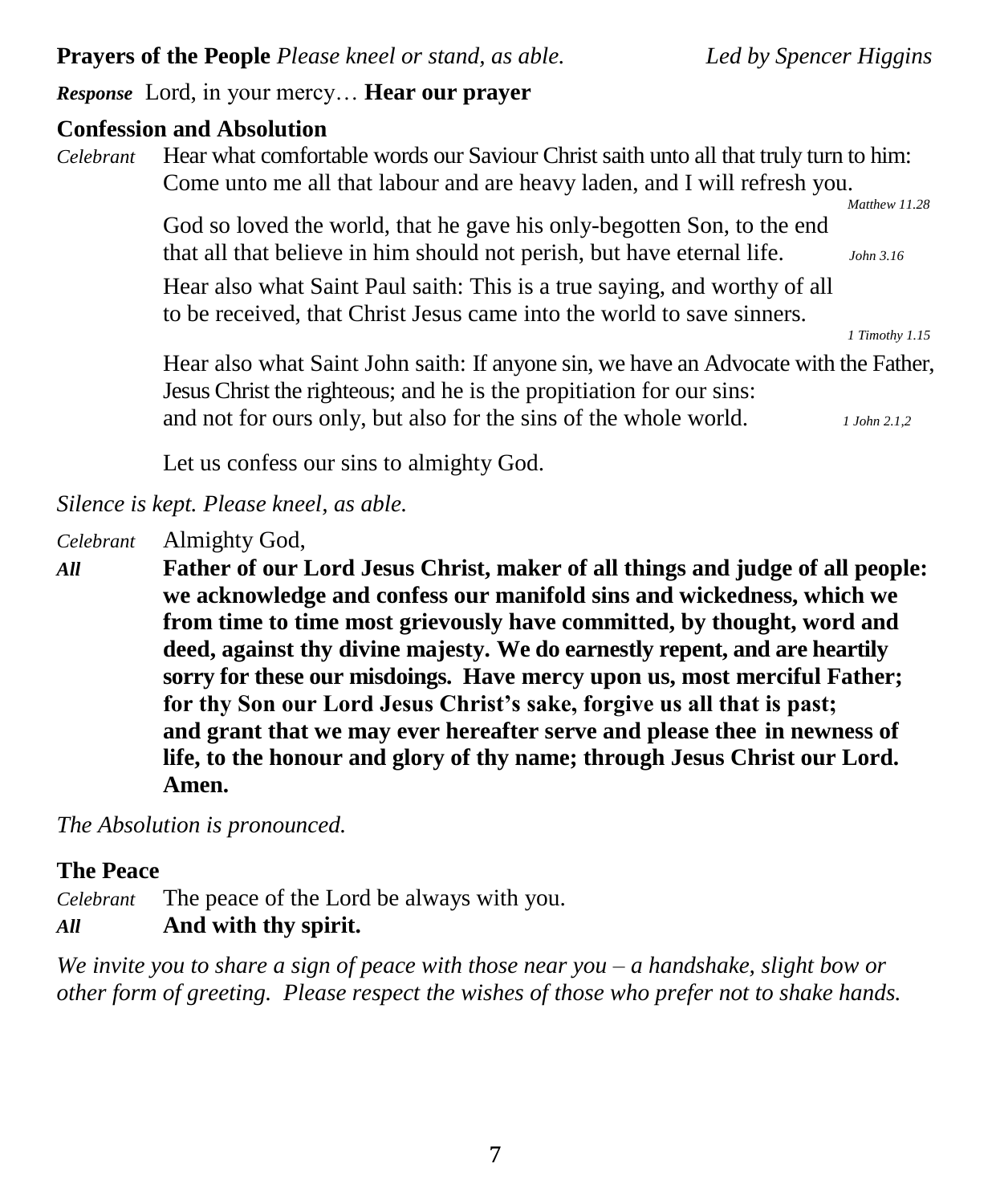8

# **Celebration of the Eucharist**

**Offertory Hymn 163** *When Christ's appearing was made known* ST. VENANTIUS

#### **Prayer over the Gifts**

*Celebrant* God of life and freedom, we celebrate the revelation of Jesus as the Christ who makes all creation new. Accept all we offer you this day and make us new in him, who is Lord for ever and ever. **Amen.**

## **Great Thanksgiving CP 682**

- *Celebrant* The Lord be with you.
- *All* **And with thy spirit.**

*Celebrant* Lift up your hearts.

#### *All* **We lift them up unto the Lord.**

- *Celebrant* Let us give thanks unto our Lord God.
- *All* **It is meet and right so to do.**

*The Celebrant continues with the preface.* 

- *Choir* Holy, holy, holy, Lord God of Hosts, heaven and earth are full of thy glory. Glory be to thee, O Lord most high. Blessed is he that cometh in the name of the Lord: Hosanna in the highest.
- *Celebrant* Blessing and glory and thanksgiving be unto thee, almighty God, our heavenly Father, who of thy tender mercy didst give thine only Son Jesus Christ to take our nature upon him, and to suffer death upon the cross for our redemption; who made there, by his one oblation of himself once offered, a full, perfect, and sufficient sacrifice, oblation, and satisfaction, for the sins of the whole world; and did institute, and in his holy Gospel command us to continue, a perpetual memorial of that his precious death, until his coming again. Hear us, O merciful Father, we most humbly beseech thee; and grant that we receiving these thy creatures of bread and wine, according to thy Son our Saviour Jesus Christ's holy institution, in remembrance of his death and passion, may be partakers of his most blessed body and blood; who, in the same night that he was betrayed, took bread; and, when he had given thanks, he brake it; and gave it to his disciples, saying, "Take, eat; this is my body which is given for you: do this in remembrance of me." Likewise after supper he took the cup; and when he had given thanks, he gave it to them, saying, "Drink ye all, of this; for this is my blood of the new covenant, which is shed for you and for many for the remission of sins: Do this, as oft as ye shall drink it, in remembrance of me. "Wherefore, O Father, Lord of heaven and earth, we thy humble servants, with all thy holy Church, remembering the precious death of thy beloved Son, his mighty resurrection, and glorious ascension, and looking for his coming again in glory, do make before thee, in this sacrament of the holy bread of eternal life and the cup of everlasting salvation, the memorial which he hath commanded: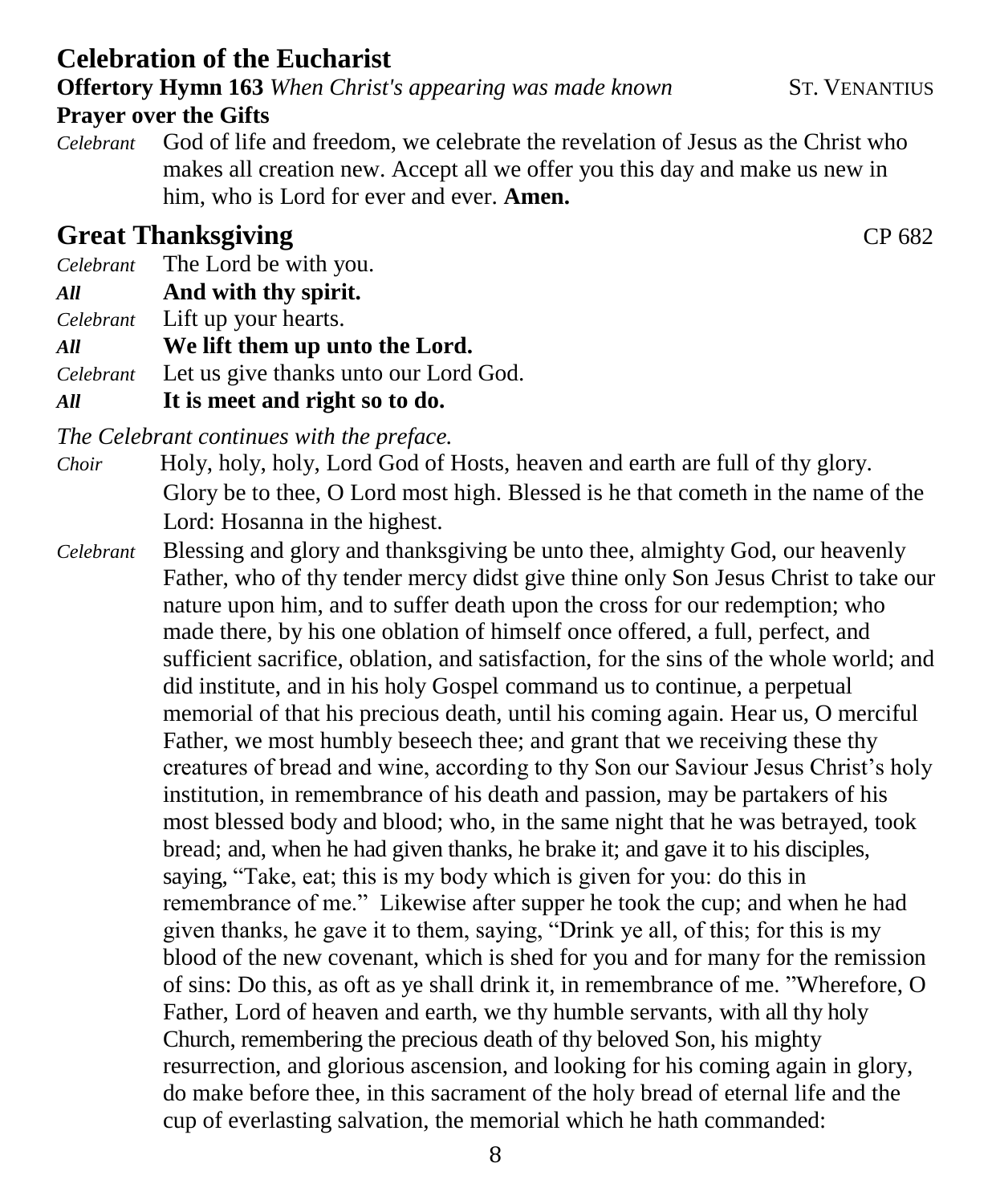### *All* **We praise thee, we bless thee, we thank thee, and we pray to thee, Lord our God.**

*Celebrant* And we entirely desire thy fatherly goodness mercifully to accept this our sacrifice of praise and thanksgiving, most humbly beseeching thee to grant, that by the merits and death of thy Son Jesus Christ, and through faith in his blood, we and all thy whole Church may obtain remission of our sins, and all other benefits of his passion; and we pray that by the power of thy Holy Spirit, all we who are partakers of this holy communion may be fulfilled with thy grace and heavenly benediction; through Jesus Christ our Lord, by whom and with whom, in the unity of the Holy Spirit, all honour and glory be unto thee, O Father Almighty, world without end. **Amen.**

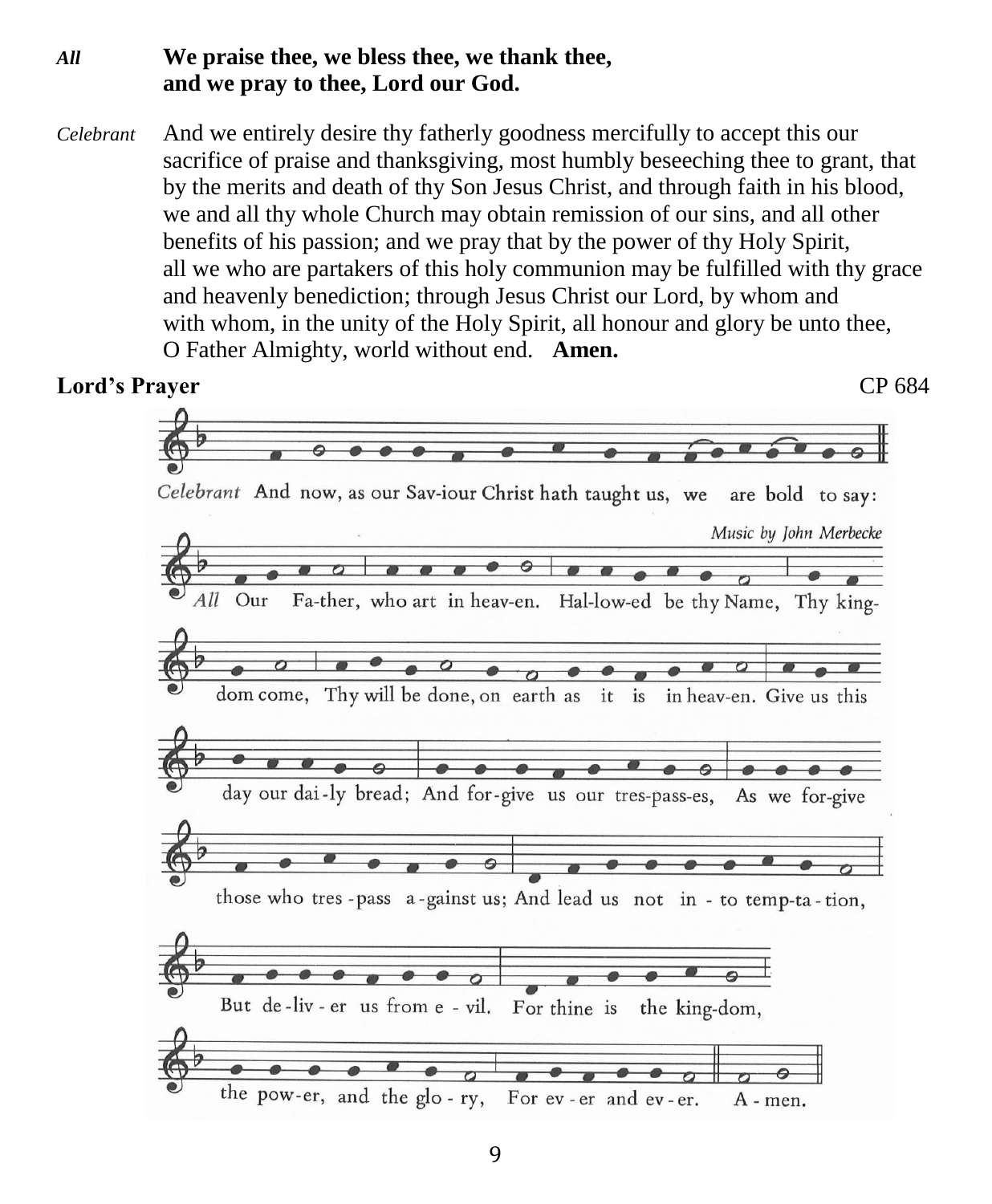### **Breaking of the Bread**

*Celebrant* "I am the bread which has come down from heaven," says the Lord. *All* **Give us this bread for ever.** *Celebrant* "I am the vine, you are the branches." *All* **May we dwell in him, as he lives in us.**

#### **Agnus Dei**

*Choir* O Lamb of God, that takest away the sin of the world, have mercy upon us. O Lamb of God, that takest away the sin of the world, have mercy upon us. O Lamb of God, that takest away the sin of the world, grant us thy peace.

#### **Holy Communion**

*All baptized Christians are welcome to receive Communion. Please do not dip the consecrated bread into the wine - Drinking from the chalice is considered safe from the point of view of public health. You are also welcome to receive only the bread, if you prefer. Indicate this by holding your arms crossed over your chest as the chalice passes; this is also a way to receive a blessing rather than communion. Gluten-free communion wafers are available – please let the administering priest know.*

#### **Hymn164** *What King would wade*

#### **Motet** *O* **Nomen Jesu <b>PETER PHILIPS**

| O nomen Jesu, nomen dulce!             | O name of Jesus, name of sweetness!            |
|----------------------------------------|------------------------------------------------|
| Nomen Jesu, nomen delectabile!         | Name of Jesus, name of delights!               |
| Nomen Jesu, nomen confortans!          | Name of Jesus, name of comfort!                |
| Quid est enim Jesus, nisi salvator?    | For what is Jesus but Saviour?                 |
| Ergo Jesu, propter nomen sanctum tuum, | Therefore, Jesus, on account of thy holy name, |
| Esto mihi Jesus, et salva me.          | Be to me Jesus, and save me.                   |

#### **Prayer after Communion** *Please stand.*

*Celebrant* Gracious God, lover of all, by this sacrament you make us one family in Christ your Son, one in the sharing of his body and blood, one in the communion of his Spirit. Help us to grow in love for one another and come to the full maturity of the Body of Christ. We ask this in his name. **Amen.**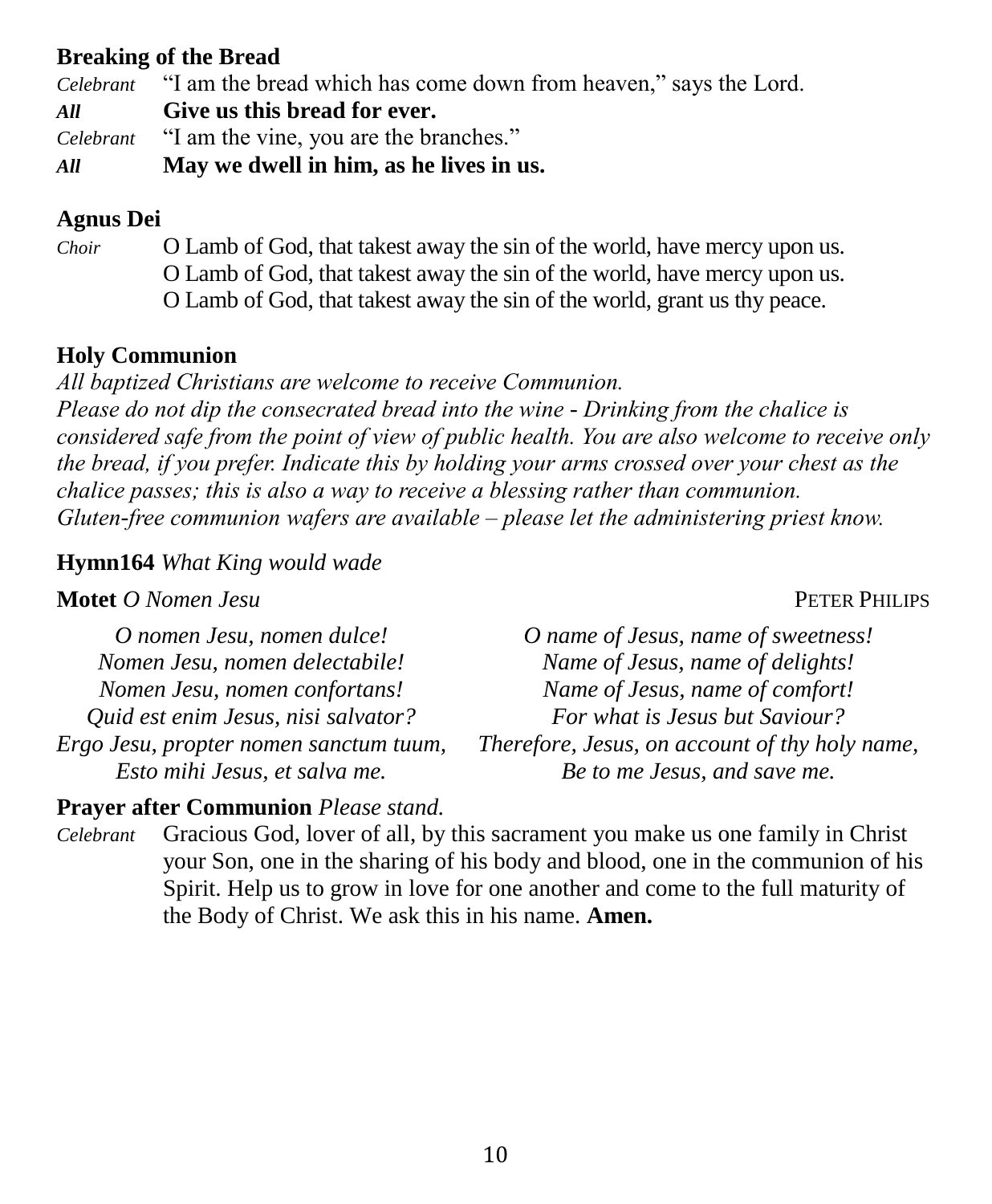#### **Doxology**

| Celebrant        | Glory to God,                                               |                  |
|------------------|-------------------------------------------------------------|------------------|
| All              | whose power, working in us,                                 |                  |
|                  | can do infinitely more than we can ask or imagine.          |                  |
|                  | Glory to God from generation to generation,                 |                  |
|                  | in the Church and in Christ Jesus, for ever and ever. Amen. |                  |
| <b>Blessing</b>  |                                                             |                  |
|                  | <b>Announcements</b> Please be seated.                      |                  |
|                  | <b>Hymn 385</b> Worship the Lord in the Beauty of Holiness  | ÜTTINGEN         |
| <b>Dismissal</b> |                                                             |                  |
| Celebrant        | Go in peace to love and serve the Lord. Alleluia.           |                  |
| All              | Thanks be to God. Alleluia.                                 |                  |
|                  | <b>Postlude</b> <i>Prelude</i> in A major (BWV 536)         | <b>J.S. BACH</b> |

## **Social Justice & Advocacy Vestry Motion 2018: Affordable Housing and Homelessness**

All levels of government need to work together to build and sustain affordable housing. We, the vestry of [name of parish] in the Diocese of Toronto, urge the provincial government to:

1. Develop and implement a comprehensive plan to increase and maintain the available stock of affordable housing in Ontario.

2. Develop specific strategies to address the needs of communities and populations experiencing disproportionately high levels of inadequate housing, including members of Indigenous and racialized communities, newcomers to Canada, seniors, youth, survivors of domestic violence, and people living with mental illness or addictions.

- 3. Work with the federal government to maximize the impact of the National Housing Strategy on housing in Ontario.
- 4. Work with municipalities to ensure that emergency shelters are adequately funded to meet the needs of their communities.

For further information and resources on this issue, please see http://www.toronto.anglican.ca/sjac